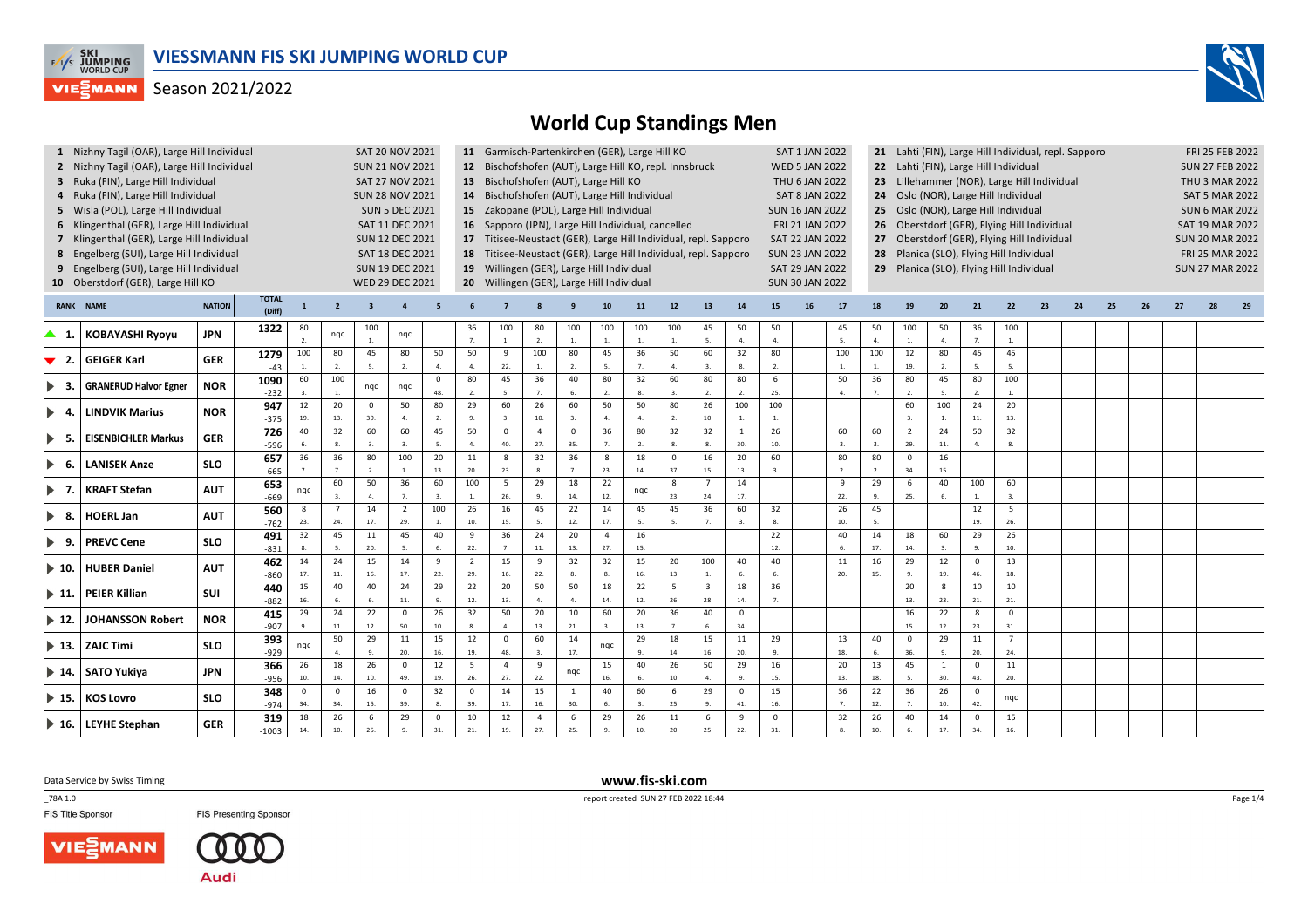

# **World Cup Standings Men**

|                           | <b>RANK NAME</b>            | <b>NATION</b> | TOTAL<br>(Diff) | 1                     | $\overline{2}$      | $\overline{\mathbf{3}}$ |                         | -5                             |                    |                                |                                | 9                              | 10                             | 11                             | 12                             | 13                    | 14                      | 15                  | 16 | 17                 | 18                 | 19                    | 20                    | 21                 | 22                      | 23 | 24 | 25 | 26 | 27 | 28 | 29 |
|---------------------------|-----------------------------|---------------|-----------------|-----------------------|---------------------|-------------------------|-------------------------|--------------------------------|--------------------|--------------------------------|--------------------------------|--------------------------------|--------------------------------|--------------------------------|--------------------------------|-----------------------|-------------------------|---------------------|----|--------------------|--------------------|-----------------------|-----------------------|--------------------|-------------------------|----|----|----|----|----|----|----|
| ▶ 17.                     | <b>FETTNER Manuel</b>       | <b>AUT</b>    | 290<br>$-1032$  | 22<br>12.             | 3<br>28.            | -9<br>$22.$             | 32<br>8.                | 15<br>16.                      | 15<br>16.          | 24<br>11.                      | 18<br>14.                      | $\overline{4}$<br>27.          | $\mathbf 0$<br>39.             | $^{\circ}$<br>32.              | 45<br>5.                       | 11<br>20.             | 24<br>11.               | -3<br>28.           |    | 18<br>14.          | 24.                |                       |                       | 0<br>39.           | 40<br>6.                |    |    |    |    |    |    |    |
| $\blacktriangledown$ 18.  | <b>SCHMID Constantin</b>    | <b>GER</b>    | 282             | 9                     | $\overline{2}$      | 20                      | $\overline{7}$          | 18                             | 20                 | 32                             | 22                             | 24                             | $\mathbf 0$                    | 11                             | $\mathbf 0$                    | 14                    | 8                       | $^{\circ}$          |    | 29                 | 15                 | 24                    | $\mathsf 0$           | 15                 | 12                      |    |    |    |    |    |    |    |
|                           |                             |               | $-1040$<br>266  | 22.<br>$\mathbf 0$    | 29.<br>15           | 13.<br>8                | 24.<br>$\overline{4}$   | 14.<br>6                       | 13.<br>14          | 8.<br>18                       | 12.                            | 11.<br>16                      | 31.<br>$\mathbf 0$             | 20.<br>24                      | 32.<br>13                      | 17.<br>20             | 23.<br>36               | 37.<br>14           |    | -9.                | 16.                | $11.$                 | 46.<br>$\mathbf 0$    | 16.<br>60          | 19.<br>18               |    |    |    |    |    |    |    |
| ▲ 19.                     | <b>ZYLA Piotr</b>           | <b>POL</b>    | $-1056$         | 32.                   | 16.                 | 23.                     | 27.                     | 25.                            | 17.                | 14.                            | ngc                            | 15.                            | 38.                            | 11.                            | 18.                            | 13.                   | 7.                      | 17.                 |    |                    |                    | ijc                   | 41.                   | 3.                 | 14.                     |    |    |    |    |    |    |    |
| $\blacktriangledown$ 19.  | <b>PREVC Peter</b>          | <b>SLO</b>    | 266             |                       |                     | 24<br>$11.$             | 40<br>6.                | 10<br>21.                      | 6<br>25.           | $\mathbf 0$<br>41.             | 6<br>25.                       | $\overline{2}$<br>29.          | 12<br>19.                      | $\mathbf 0$<br>38.             | $\overline{\mathbf{3}}$<br>28. | 10<br>21.             | 15<br>16.               | 20<br>13.           |    | 22<br>12.          | 32<br>8.           | 15<br>16.             | 11<br>20.             | 32<br>8.           | 6<br>25.                |    |    |    |    |    |    |    |
| $\blacktriangleright$ 21. | <b>STOCH Kamil</b>          | <b>POL</b>    | $-1056$<br>257  | 45                    | $\mathbf 0$         | 32                      | $\mathbf 0$             | 24                             | 60                 |                                | 40                             | 15                             | $\mathbf 0$                    | $\mathbf 0$                    |                                |                       |                         |                     |    |                    |                    | 10                    | $\mathsf 0$           | $\overline{7}$     | 24                      |    |    |    |    |    |    |    |
|                           |                             |               | $-1065$         |                       | 33.                 | 8.                      | 41.                     | $11. \,$                       | 3.                 | nqc                            | 6.                             | 16.                            | 41.                            | 47.                            |                                |                       |                         |                     |    |                    |                    | 21.                   | 34.                   | 24.                | $11.$                   |    |    |    |    |    |    |    |
| ▶ 22.                     | <b>DESCHWANDEN Gregor</b>   | SUI           | 213<br>$-1109$  |                       |                     | 10<br>21.               | 12<br>19.               | $\mathbf{0}$<br>36.            | $\mathbf 0$<br>35. | $\overline{\mathbf{3}}$<br>28. | 5<br>26.                       | 11<br>20.                      | 26<br>10.                      | - 6<br>25.                     | 2<br>29.                       | 6<br>25.              | $\overline{0}$<br>32.   | 18<br>14.           |    | 16<br>15.          | 24<br>11.          | 26<br>10.             | 15<br>16.             | 29<br>9.           | $\overline{4}$<br>27.   |    |    |    |    |    |    |    |
| <b>23.</b>                | <b>TSCHOFENIG Daniel</b>    | <b>AUT</b>    | 205             | $\mathbf 0$           | $\mathbf 0$         | $7\overline{ }$         | 10                      | 8                              | $\mathbf 0$        | $\mathbf 0$                    | 14                             | 26                             | 10                             | 13                             | $\mathbf 0$                    | 12                    | 26                      | 45                  |    | 12                 | 8                  |                       |                       | $\mathbf 0$        | 14                      |    |    |    |    |    |    |    |
|                           |                             |               | $-1117$         | 40.                   | 40.                 | 24.                     | 21.                     | 23.                            | 38.                | 36.                            | 17.                            | 10.                            | 21.                            | 18.                            | 40.                            | 19.                   | 10.                     |                     |    | 19.                | 23.                |                       |                       | 31.                | 17.                     |    |    |    |    |    |    |    |
| $\blacktriangleright$ 24. | <b>FORFANG Johann Andre</b> | <b>NOR</b>    | 204<br>$-1118$  | 6<br>25.              | 29<br>9.            | 13<br>18.               | $\mathbf 0$<br>34.      | 22<br>12.                      | 18<br>14.          | 40<br>6.                       | 11<br>20.                      | $\overline{\mathbf{3}}$<br>28. | 1<br>30.                       | $\overline{7}$<br>24.          | 15<br>16.                      | $\mathsf 0$<br>44.    | 16<br>15.               | <sup>1</sup><br>30. |    |                    |                    |                       |                       | $\mathbf 0$<br>34. | 22<br>12.               |    |    |    |    |    |    |    |
| $\blacktriangledown$ 25.  | <b>ASCHENWALD Philipp</b>   | <b>AUT</b>    | 195             | $\mathbf 0$           | 13                  | $\mathbf 0$             | $\overline{\mathbf{3}}$ | 13                             | $\overline{7}$     | 26                             | 13                             | $\overline{0}$                 | 9                              | $\overline{a}$                 | 14                             | 24                    | 45                      | $\overline{7}$      |    | 6                  | 11                 |                       |                       |                    |                         |    |    |    |    |    |    |    |
|                           |                             |               | $-1127$<br>181  | 39.<br>50             | 18.<br>12           | 32.<br>18               | 28.                     | 18.<br>11                      | 24.<br>16          | 10.<br>11                      | 18.<br>9                       | 35.<br>9                       | 22.<br>11                      | 27.<br>10                      | 17.<br>$\mathbf 0$             | 11.                   | 5.<br>$\mathbf 0$       | 24.<br>$^{\circ}$   |    | 25.<br>5           | 20.<br>6           | $\mathbf{0}$          | 13                    | $\mathbf 0$        |                         |    |    |    |    |    |    |    |
| $\blacktriangleright$ 26. | <b>NAKAMURA Naoki</b>       | <b>JPN</b>    | $-1141$         | $\mathbf{A}$          | 19.                 | 14.                     | nqc                     | 20.                            | 15.                | 20.                            | 22.                            | 22.                            | 20.                            | 21.                            | 31.                            | nqc                   | 39.                     | 32.                 |    | 26.                | 25.                | 32.                   | 18.                   | 33.                | ngc                     |    |    |    |    |    |    |    |
| $\blacktriangleright$ 27. | <b>TANDE Daniel Andre</b>   | <b>NOR</b>    | 174<br>$-1148$  | $\overline{7}$<br>24. | 8<br>23.            | $\overline{2}$<br>29.   | 5<br>26.                | $\overline{0}$<br>38.          | 13<br>18.          | 80<br>2.                       | $\overline{\mathbf{0}}$<br>40. | nqc                            | 13<br>18.                      | 14<br>17.                      | $\mathbf 0$<br>38.             | $^{\circ}$<br>33.     | 13<br>18.               | 13<br>18.           |    |                    |                    |                       |                       | 6<br>25.           | nqc                     |    |    |    |    |    |    |    |
| $\blacktriangleright$ 27. | <b>PASCHKE Pius</b>         | <b>GER</b>    | 174             | 5                     | 16                  | 36                      | $\mathbf 0$             | 36                             | 24                 | $\overline{2}$                 | 10                             | 29                             | 5                              | $\mathbf 0$                    | $\mathsf 0$                    | 8                     | $\overline{\mathbf{3}}$ | $\mathbf 0$         |    | $\mathbf 0$        | $\mathbf 0$        | $\mathbf 0$           | $\mathsf 0$           | $\mathbf 0$        | $\mathbf 0$             |    |    |    |    |    |    |    |
|                           |                             |               | $-1148$<br>171  | 26.<br>$\mathbf 0$    | 15.<br>14           | 7.<br>$\mathbf 0$       | 38.<br>26               | 7.<br>$\mathbf 0$              | 11.<br>40          | 29.<br>10                      | 21.<br>$\mathbf 0$             | 9.<br>13                       | 26.                            | 31.<br>9                       | 46.<br>16                      | 23.<br>$\overline{0}$ | 28.<br>12               | 46.                 |    | 33.                | 31.                | 31.<br>22             | 33.<br>9              | 55.                | 37.                     |    |    |    |    |    |    |    |
| $\blacktriangleright$ 29. | <b>WELLINGER Andreas</b>    | <b>GER</b>    | $-1151$         | 31.                   | 17.                 | 31.                     | 10.                     | 37.                            | 6.                 | 21.                            | 43.                            | 18.                            | nqc                            | 22.                            | 15.                            | 33.                   | 19.                     | nqc                 |    | nqc                |                    | 12.                   | 22.                   |                    |                         |    |    |    |    |    |    |    |
| $\blacktriangleright$ 29. | <b>KOBAYASHI Junshiro</b>   | <b>JPN</b>    | 171             | 24<br>11.             | $\mathbf 0$<br>42.  | $\circ$<br>44.          | 16<br>15.               | 16<br>15.                      | $\mathbf 0$<br>33. | 29<br>$\mathbf{q}$             | $\overline{\mathbf{0}}$<br>31. | 8<br>23.                       | 24<br>11.                      | $\mathbf 0$<br>44.             | 12<br>19.                      | 18<br>14.             | $\mathbf{0}$<br>37.     | $\mathbf 0$<br>45.  |    | $\mathbf 0$<br>32. | $\mathbf 0$<br>34. | 11<br>20.             | $\overline{4}$<br>27. | 9<br>22.           | $\mathbf 0$<br>33.      |    |    |    |    |    |    |    |
|                           |                             |               | $-1151$<br>163  | 11                    |                     | $\overline{\mathbf{3}}$ | 15                      | <sup>1</sup>                   | $\mathbf 0$        | $\mathbf 0$                    | 18                             | 45                             | 16                             | 12                             | $\mathbf 0$                    | $\mathbf{1}$          | $\mathbf 0$             | $\overline{2}$      |    | $\overline{7}$     | 5                  |                       |                       | 18                 | 9                       |    |    |    |    |    |    |    |
| $\blacktriangleright$ 31. | <b>KLIMOV Evgenii</b>       | <b>RUS</b>    | $-1159$         | 20.                   | nqc                 | 28.                     | 16.                     | 30.                            | 36.                | 46.                            | 14.                            |                                | 15.                            | 19.                            | 33.                            | 30.                   | 33.                     | 29.                 |    | 24.                | 26.                |                       |                       | 14.                | 22.                     |    |    |    |    |    |    |    |
| $\blacktriangleright$ 32. | <b>FREUND Severin</b>       | <b>GER</b>    | 149<br>$-1173$  |                       |                     |                         |                         |                                |                    |                                |                                |                                | ijc                            | $\overline{\mathbf{3}}$<br>28. | 22<br>12.                      | $\mathbf{0}$<br>46.   | $\mathsf 0$<br>44.      | 11<br>20.           |    | 14<br>17.          | 18<br>14.          | 50<br>$\mathbf{A}$    | $\overline{7}$<br>24. | 16<br>15.          | $\boldsymbol{8}$<br>23. |    |    |    |    |    |    |    |
|                           |                             |               | 130             |                       |                     |                         |                         |                                |                    |                                |                                |                                |                                |                                | 24                             | 13                    | 22                      | 24                  |    | $\mathbf 0$        | 9                  |                       |                       | 22                 | 16                      |    |    |    |    |    |    |    |
| $\blacktriangleright$ 33. | <b>AIGNER Clemens</b>       | <b>AUT</b>    | $-1192$         |                       |                     |                         |                         |                                |                    |                                |                                |                                |                                |                                | 11.                            | 18.                   | 12.                     | 11.                 |    | 41.                | 22.                |                       |                       | 12.                | 15.                     |    |    |    |    |    |    |    |
| ▶ 34.                     | <b>KUBACKI Dawid</b>        | <b>POL</b>    | 119<br>$-1203$  | 20<br>13.             | $\mathbf{0}$<br>35. | $\mathbf 0$<br>33.      | $\mathbf{0}$<br>44.     | $\mathbf{0}$<br>32.            |                    |                                | $\overline{0}$<br>48.          | $\overline{0}$<br>42.          | $\overline{\mathbf{3}}$<br>28. | $\mathbf{0}$<br>39.            | 10<br>21.                      | $\overline{4}$<br>27. | $\overline{4}$<br>27.   |                     |    |                    |                    | $\overline{4}$<br>27. | 18<br>14.             | 20<br>13.          | 36<br>7.                |    |    |    |    |    |    |    |
|                           |                             |               | 105             |                       |                     |                         |                         |                                |                    |                                |                                |                                | $\mathbf 0$                    |                                | $\mathbf 0$                    | $\overline{2}$        | 6                       | 12                  |    | 15                 | 1                  | 36                    | $\mathsf 0$           | $\overline{4}$     | 29                      |    |    |    |    |    |    |    |
| $\blacktriangle$ 35.      | <b>JELAR Ziga</b>           | <b>SLO</b>    | $-1217$         |                       |                     |                         |                         |                                |                    |                                |                                |                                | 36.                            | nqc                            | 45.                            | 29.                   | 25.                     | 19.                 |    | 16.                | 30.                | $\overline{7}$        | 35.                   | 27.                | 9.                      |    |    |    |    |    |    |    |
| $\blacktriangledown$ 36.  | <b>SADREEV Danil</b>        | <b>RUS</b>    | 101<br>$-1221$  | ijc                   | 5<br>26.            | 12<br>19.               | 22<br>12.               | $\overline{\mathbf{3}}$<br>28. | $\mathbf 0$<br>34. | 22<br>12.                      | 13<br>18.                      | $\overline{7}$<br>24.          | $\mathbf 0$<br>40.             | 1<br>30.                       | $\overline{4}$<br>27.          | $\mathsf 0$<br>32.    | $\overline{2}$<br>29.   | 10<br>21.           |    |                    |                    |                       |                       |                    |                         |    |    |    |    |    |    |    |
| ▶ 37.                     | <b>WOHLGENANNT Ulrich</b>   | <b>AUT</b>    | 99              |                       |                     |                         |                         |                                |                    |                                | $\mathbf 0$<br>33.             | $\mathbf{0}$<br>31.            | $\mathbf{0}$<br>35.            | $\overline{0}$<br>41.          | 9<br>$22.$                     | $\overline{0}$<br>31. |                         |                     |    |                    |                    |                       |                       | 40<br>6.           | 50<br>4.                |    |    |    |    |    |    |    |
| $\blacktriangledown$ 38.  | <b>ITO Daiki</b>            | <b>JPN</b>    | $-1223$<br>87   | 16                    | 10                  | $\mathbf 0$             | 18                      | nqc                            | $\mathbf 0$        | $\mathbf 0$                    | $\mathbf 0$                    | $\mathbf 0$                    | $\mathbf 0$                    | $\overline{2}$                 | $\overline{7}$                 | nqc                   | $\mathbf 0$             | $\mathbf 0$         |    | $\mathbf 0$        | $\mathbf 0$        | $\mathbf 0$           | 32                    | $\mathbf 0$        | $\overline{2}$          |    |    |    |    |    |    |    |
|                           |                             |               | $-1235$         | 15.                   | 21.                 | 34.                     | 14.                     |                                | 40.                | 38.                            | 31.                            | 37.                            | 34.                            | 29.                            | 24.                            |                       | 38.                     | 36.                 |    | 45.                | 33.                | 33.                   | 8.                    | 39.                | 29.                     |    |    |    |    |    |    |    |

Data Service by Swiss Timing

\_78A 1.0

FIS Title Sponsor





**FIS Presenting Sponsor** 

 **www.fis-ski.com**report created SUN 27 FEB 2022 18:44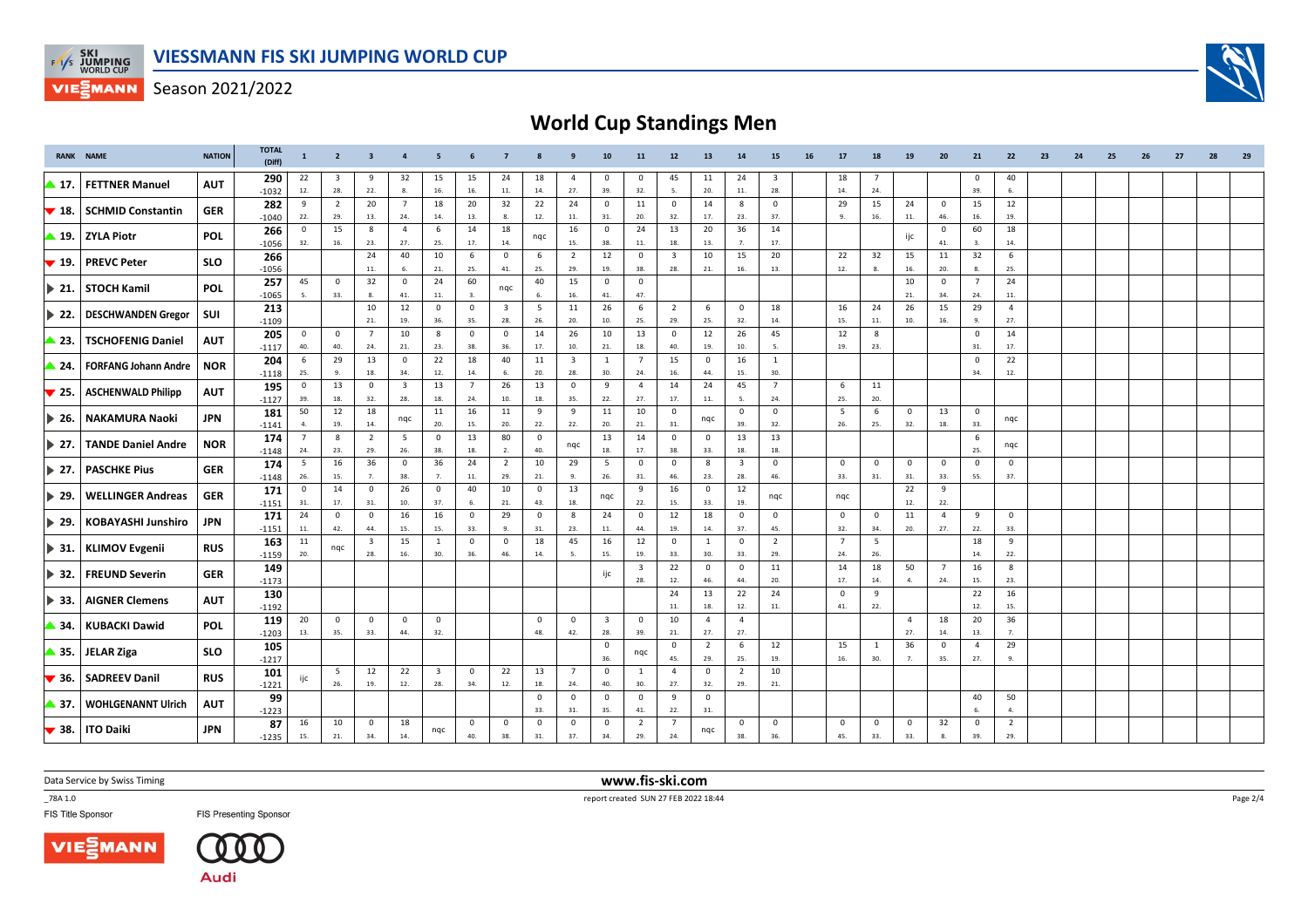

# **World Cup Standings Men**

| <b>RANK NAME</b>          |                              | <b>NATION</b> | <b>TOTAL</b><br>(Diff) | $\mathbf{1}$          | $\overline{2}$        | $\overline{\mathbf{3}}$ | $\overline{4}$      | -5                    | 6                              | $\overline{7}$        |                       | 9                     | 10                    | 11                  | $12\,$              | 13                  | 14                    | 15                  | 16 | 17                             | 18                  | 19                    | 20                 | 21                 | 22                             | 23 | 24 | 25 | 26 | 27 | 28 | 29 |
|---------------------------|------------------------------|---------------|------------------------|-----------------------|-----------------------|-------------------------|---------------------|-----------------------|--------------------------------|-----------------------|-----------------------|-----------------------|-----------------------|---------------------|---------------------|---------------------|-----------------------|---------------------|----|--------------------------------|---------------------|-----------------------|--------------------|--------------------|--------------------------------|----|----|----|----|----|----|----|
| $\blacktriangledown$ 39.  | <b>AMMANN Simon</b>          | SUI           | 55<br>$-1267$          | 3<br>28.              | $\overline{4}$<br>27. | $\overline{a}$<br>27.   | 0<br>33.            |                       | 8<br>23.                       | -6<br>25.             | 2<br>29.              | nqc                   | 20<br>13.             | $\mathbf 0$<br>34.  | $^{\circ}$<br>43.   | $\mathbf 0$<br>47.  |                       | 8<br>23.            |    | $\mathbf 0$<br>44.             | 0<br>35.            |                       |                    |                    |                                |    |    |    |    |    |    |    |
| $\blacktriangleright$ 40. | <b>LISSO Justin</b>          | <b>GER</b>    | 44<br>$-1278$          |                       |                       |                         |                     |                       |                                |                       |                       |                       |                       | $\mathbf 0$<br>43.  |                     |                     |                       |                     |    | 24<br>11.                      | 20<br>13.           |                       |                    |                    |                                |    |    |    |    |    |    |    |
| $\triangleright$ 41.      | <b>LACKNER Thomas</b>        | <b>AUT</b>    | 40<br>$-1282$          |                       |                       |                         |                     |                       |                                |                       |                       |                       |                       |                     | $^{\circ}$<br>34.   | $\mathbf 0$<br>42.  |                       |                     |    |                                |                     | $\overline{4}$<br>27. | 36<br>7.           |                    |                                |    |    |    |    |    |    |    |
| $\blacktriangleright$ 42. | <b>HAYBOECK Michael</b>      | <b>AUT</b>    | 38<br>$-1284$          |                       |                       |                         |                     |                       |                                |                       |                       |                       |                       |                     | 29<br>9.            | 9<br>22.            |                       | $\mathbf 0$<br>35.  |    |                                |                     |                       |                    |                    |                                |    |    |    |    |    |    |    |
| $\blacktriangleright$ 43. | <b>ZOGRAFSKI Vladimir</b>    | <b>BUL</b>    | 35<br>$-1287$          | $^{\circ}$<br>38.     | 6<br>25.              | $^{\circ}$<br>45.       | $\mathbf 0$<br>40.  | nqc                   | $\overline{0}$<br>46.          | $\mathbf 0$<br>43.    | $\mathbf 0$<br>35.    | nqc                   | $\overline{0}$<br>49. | $\mathbf 0$<br>33.  | $\Omega$<br>36.     | 22<br>12.           | $\overline{7}$<br>24. | $\mathsf 0$<br>44.  |    |                                |                     |                       |                    | $\mathbf 0$<br>37. | $\mathbf 0$<br>35.             |    |    |    |    |    |    |    |
| $\triangleright$ 44.      | <b>MUELLER Markus</b>        | <b>AUT</b>    | 34<br>$-1288$          |                       |                       |                         |                     |                       |                                |                       |                       |                       |                       |                     |                     |                     |                       |                     |    |                                |                     | 14<br>17.             | 20<br>13.          |                    |                                |    |    |    |    |    |    |    |
| $\blacktriangleright$ 45. | <b>VILLUMSTAD Fredrik</b>    | <b>NOR</b>    | 33<br>$-1289$          | $^{\circ}$<br>43.     | 10<br>21.             | $\mathbf 0$<br>43.      | $\mathbf{1}$<br>30. | $\overline{4}$<br>27. | $\overline{\mathbf{3}}$<br>28. | $\mathbf{0}$<br>44.   | ijc                   | $\overline{0}$<br>32. | $\mathbf 0$<br>37.    | 5<br>26.            | nqc                 | $\mathbf 0$<br>36.  | 10<br>21.             | $\mathbf 0$<br>39.  |    |                                |                     |                       |                    |                    |                                |    |    |    |    |    |    |    |
| $\blacktriangleright$ 46. | <b>SCHIFFNER Markus</b>      | <b>AUT</b>    | 31<br>$-1291$          | 10<br>21.             | $\mathbf 0$<br>31.    | $\mathbf{1}$<br>30.     | 20<br>13.           | $\mathbf{0}$<br>35.   | $\mathbf{0}$<br>45.            | $\mathbf{0}$<br>32.   |                       |                       |                       |                     |                     |                     |                       |                     |    |                                |                     |                       |                    |                    |                                |    |    |    |    |    |    |    |
| $\blacktriangleright$ 46. | <b>PEDERSEN Robin</b>        | <b>NOR</b>    | 31<br>$-1291$          |                       |                       |                         |                     |                       |                                |                       |                       |                       |                       |                     |                     |                     |                       | $\mathbf 0$<br>32.  |    | $\overline{\mathbf{3}}$<br>28. | $\mathbf 0$<br>48.  | 13<br>18.             | 10<br>21.          | 5<br>26.           | $\mathbf 0$<br>32.             |    |    |    |    |    |    |    |
| $\blacktriangleright$ 48. | <b>SATO Keiichi</b>          | <b>JPN</b>    | 30<br>$-1292$          | $\overline{2}$<br>29. | $\mathbf 0$<br>37.    | $\mathbf 0$<br>41.      | $\mathbf{0}$<br>31. | 8<br>23.              | $\overline{0}$<br>48.          | $\overline{0}$<br>39. | nqc                   | nqc                   | $\overline{0}$<br>46. | nqc                 | nqc                 | $\mathbf{0}$<br>45. | 5<br>26.              | nqc                 |    | ngc                            | $\mathbf 0$<br>41.  | 9<br>22.              | 5<br>26.           | 0<br>49.           | 1<br>30.                       |    |    |    |    |    |    |    |
| $\blacktriangledown$ 49.  | <b>TROFIMOV Roman</b>        | <b>RUS</b>    | 29<br>$-1293$          | $\mathbf 0$<br>32.    | 11<br>20.             | $\circ$<br>35.          | 9<br>22.            | $\overline{2}$<br>29. | nqc                            |                       | $\mathbf 0$<br>38.    | $\overline{0}$<br>38. | $\overline{7}$<br>24. | $\mathbf{0}$<br>49. | $\mathbf 0$<br>48.  | nqc                 | $\mathbf 0$<br>46.    | nqc                 |    |                                |                     |                       |                    | $\mathsf 0$<br>38. | $\mathbf 0$<br>36.             |    |    |    |    |    |    |    |
| $\blacktriangleright$ 50. | <b>KYTOSAHO Niko</b>         | <b>FIN</b>    | 26<br>$-1296$          | 13<br>18.             | $\mathbf{0}$<br>39.   | $\mathbf 0$<br>36.      | $\mathsf 0$<br>35.  | $\mathbf 0$<br>44.    | $\overline{4}$<br>27.          | $\mathbf 0$<br>47.    | $\mathbf 0$<br>39.    | 5<br>26.              | $\mathbf 0$<br>43.    | 0<br>42.            | $\mathbf 0$<br>34.  | $\mathbf 0$<br>38.  | $\overline{0}$<br>35. |                     |    | $\mathbf{1}$<br>30.            | $\mathbf 0$<br>41.  |                       |                    | $\mathbf 0$<br>41. | $\overline{\mathbf{3}}$<br>28. |    |    |    |    |    |    |    |
| $\blacktriangledown$ 51.  | <b>PETER Dominik</b>         | SUI           | 23<br>$-1299$          | $\overline{4}$<br>27. | $\mathbf 0$<br>32.    | 5<br>26.                | $\circ$<br>32.      | nqc                   | $\mathbf{0}$<br>43.            | 13<br>18.             | $\overline{1}$<br>30. | $\mathbf 0$<br>43.    |                       |                     |                     |                     |                       |                     |    | $\mathbf{0}$<br>35.            | nqc                 |                       |                    |                    |                                |    |    |    |    |    |    |    |
| $\triangleright$ 52.      | <b>AALTO Antti</b>           | <b>FIN</b>    | 22<br>$-1300$          | ngc                   | ngc                   | nqc                     | $\mathbf 0$<br>47.  |                       |                                |                       |                       |                       | $\overline{0}$<br>44. | ngc                 | ngc                 | ngc                 |                       |                     |    | 8<br>23.                       | $\mathbf 0$<br>47.  |                       |                    | 14<br>17.          | $\mathbf 0$<br>41.             |    |    |    |    |    |    |    |
| $\triangleright$ 52.      | <b>WASEK Pawel</b>           | <b>POL</b>    | 22<br>$-1300$          |                       |                       |                         |                     | $\overline{0}$<br>40. | $\mathbf{1}$<br>30.            | ijc                   | $\mathbf 0$<br>45.    | 12<br>19.             | $\overline{0}$<br>33. | $\mathbf 0$<br>35.  | $^{\circ}$<br>39.   | nqc                 | ijc                   | 9<br>22.            |    |                                |                     | 0<br>38.              | $\mathbf 0$<br>43. | $\mathbf 0$<br>59. | $\mathbf 0$<br>38.             |    |    |    |    |    |    |    |
| $\blacktriangleright$ 54. | <b>FREITAG Richard</b>       | <b>GER</b>    | 20<br>$-1302$          |                       |                       |                         |                     |                       |                                |                       |                       |                       |                       |                     |                     |                     |                       |                     |    | 10<br>21.                      | 10<br>21.           |                       |                    |                    |                                |    |    |    |    |    |    |    |
| $\blacktriangleright$ 55. | <b>WOLNY Jakub</b>           | <b>POL</b>    | 19<br>$-1303$          | $\mathbf 0$<br>45.    | $\mathbf 0$<br>44.    | $\mathbf 0$<br>47.      | 8<br>23.            | $\overline{0}$<br>45. |                                |                       | $\overline{0}$<br>44. | nqc                   | $\overline{0}$<br>32. | 8<br>23.            | $\mathbf{1}$<br>30. | nqc                 | $\overline{0}$<br>48. | $\mathbf{0}$<br>38. |    | $\overline{2}$<br>29.          | $\mathbf{0}$<br>45. |                       |                    |                    |                                |    |    |    |    |    |    |    |
| $\triangleright$ 56.      | <b>RAIMUND Philipp</b>       | <b>GER</b>    | 16<br>$-1306$          |                       |                       |                         |                     |                       |                                |                       |                       |                       |                       | nqc                 |                     |                     |                       |                     |    | $\overline{4}$<br>27.          | 12<br>19.           |                       |                    |                    |                                |    |    |    |    |    |    |    |
| $\triangleright$ 57.      | <b>AIGRO Artti</b>           | <b>EST</b>    | 14<br>$-1308$          | $\mathbf 0$<br>37.    | $\mathbf 0$<br>46.    | nqc                     | 13<br>18.           | $\mathbf{0}$<br>34.   | $\overline{0}$<br>47.          | $\mathbf 0$<br>37.    | nqc                   | nqc                   | $\overline{0}$<br>42. | $\mathbf 0$<br>50.  | $\mathbf 0$<br>44.  | $\mathbf 0$<br>41.  | $\overline{0}$<br>43. |                     |    | $\mathbf 0$<br>34.             | $\mathbf 0$<br>39.  |                       |                    | 1<br>30.           | $\mathbf 0$<br>45.             |    |    |    |    |    |    |    |
| $\blacktriangleright$ 58. | <b>NOUSIAINEN Eetu</b>       | <b>FIN</b>    | 13<br>$-1309$          |                       |                       | nqc                     | nqc                 |                       |                                |                       |                       |                       |                       | nqc                 | nqc                 | $\mathbf 0$<br>48.  | nqc                   |                     |    | $\mathbf 0$<br>37.             | $\mathbf{0}$<br>40. |                       |                    | 13<br>18.          | $\overline{\mathbf{0}}$<br>34. |    |    |    |    |    |    |    |
| $\triangleright$ 58.      | <b>BOYD-CLOWES Mackenzie</b> | CAN           | 13<br>$-1309$          | $\mathbf{1}$<br>30.   | $\mathbf 0$<br>36.    | nqc                     | $\mathbf 0$<br>37.  | nqc                   | $\overline{0}$<br>32.          | $\mathbf 0$<br>33.    | $\overline{0}$<br>41. | $\overline{0}$<br>33. | 6<br>25.              | $\mathbf 0$<br>45.  | nqc                 | ijc                 | $\mathbf 0$<br>31.    | 5<br>26.            |    | $\mathbf 0$<br>39.             | $\mathbf 0$<br>32.  | 1<br>30.              | $\mathbf 0$<br>32. |                    |                                |    |    |    |    |    |    |    |
|                           | 60.   NAZAROV Mikhail        | <b>RUS</b>    | 10<br>$-1312$          | $\mathbf 0$<br>35.    | $\mathbf 0$<br>47.    | $\mathbf 0$<br>46.      | nqc                 | $\mathbf 0$<br>39.    | $\mathbf 0$<br>31.             | $\overline{7}$<br>24. | $\mathbf 0$<br>34.    | ngc                   | nqc                   | nqc                 | nqc                 | ngc                 | 0<br>45.              | $\mathbf 0$<br>40.  |    |                                |                     |                       |                    | 3<br>28.           | $\mathbf 0$<br>39.             |    |    |    |    |    |    |    |

Data Service by Swiss Timing

\_78A 1.0

FIS Title Sponsor





**FIS Presenting Sponsor** 

 **www.fis-ski.com**report created SUN 27 FEB 2022 18:44

Page 3/4